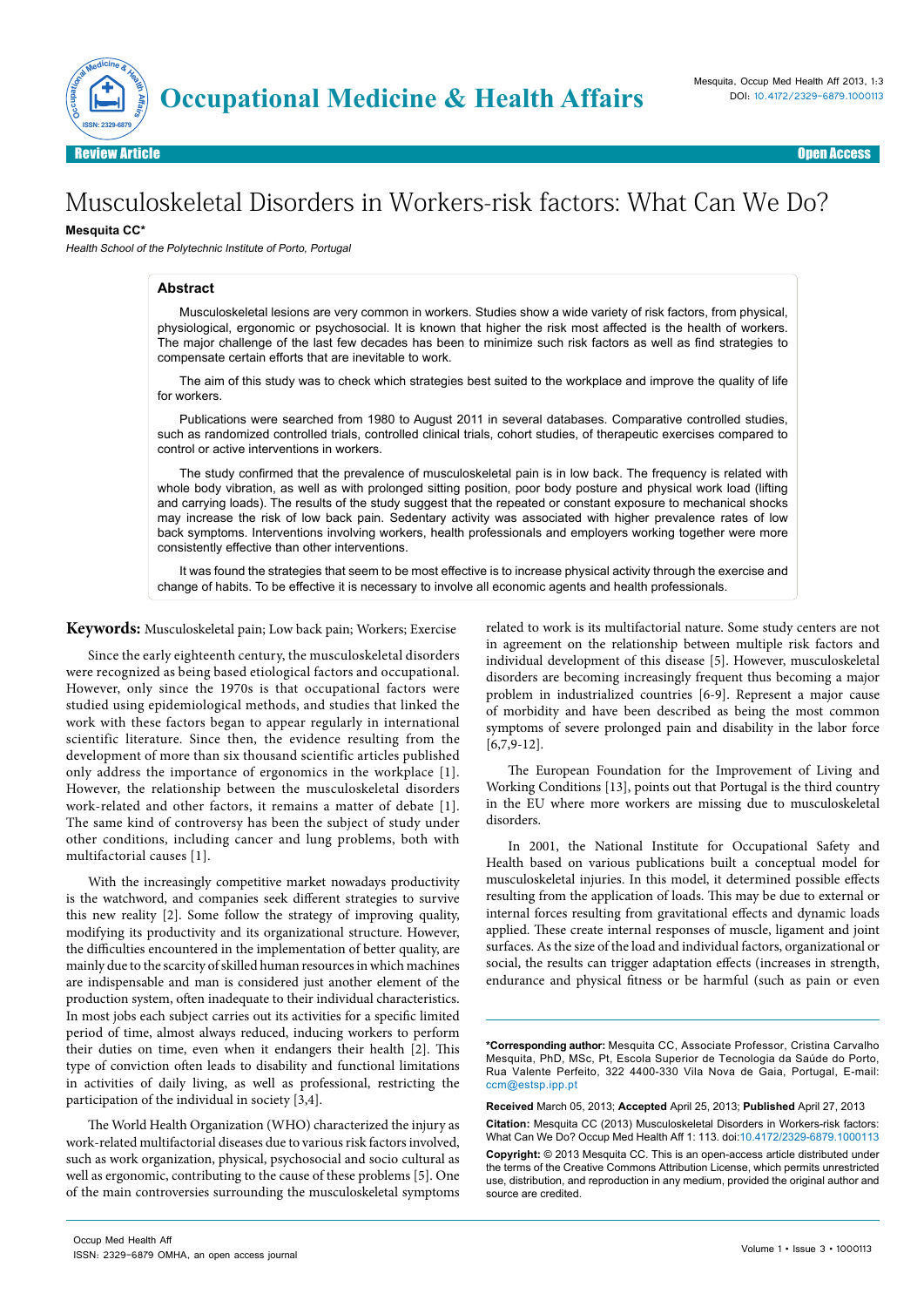structural damage to the tendons, nerves, muscles, joints or supporting tissues), which can result in painful symptoms, dysfunction or failure [13-17].

Workers are often subjected to repetitive movements and vibration, the lifting and transport of weights, incorrect postures for prolonged periods of time is sometimes long working hours [18-28]. These factors put the soft tissue tension, rising progressively to musculoskeletal disorders [25,29,30].

The musculoskeletal symptoms may still arise or be exacerbated if the work involves exposure to low temperatures. Some authors [31] found a high prevalence of musculoskeletal symptoms workers in areas of very cold (2°C), especially in the lower back, neck and shoulders. Other authors state that the cold reduced muscle performance, leading progressively to a voltage increase fatigue and subsequent premature [21]. Moreover, the psychosocial burden that the worker is subject, plus a weak social support and low job satisfaction develop a mechanism that stress leads to increased muscle tone and activation of pain receivers, enhancing musculoskeletal pain [29,32-34].

According to the European Foundation for the Improvement of Working Conditions Living and [13], musculoskeletal disorders more common among workers in the U.S. are low back pain (25%) and generalized muscle pain (23%). The musculoskeletal disorders can be measured by symptoms reported by workers, being considered as the presence of symptoms of pain, suffering or discomfort. Affect all anatomical regions of the spine and upper limb or lower [26,35-37]. However, low back pain is a condition that involves greater morbidity and disability, affecting considerable financial costs comprising 58-84% of active adults [38-45].

Low back pain can restrict the function with personal consequences, interpersonal and social, such as loss of independence, and inability to perform various activities in social life and can even interfere with basic activities such as standing, walking and dressing, reducing the quality of life as well as the many activities related to job performance [46-49].

In addition to physical factors, several studies have shown that psychosocial factors inherent in the job, as authority for decision, psychological job demands, support from supervisors, dissatisfaction and job insecurity contribute to the declining state of health workers [50-53]. Such factors appear to potentiate the pain and disability progression over time, while the physical factors are related to the acute problem [54,55].

The belief that individuals have about their pain, may lead to fear of movement/re-injury, decreased function and activity and consequent exacerbation for a chronic disability [50-53] enchanting to a decreased quality of life [56].

In recent decades, exercise has been reported as an asset in the treatment of low back pain, seemingly helping patients with chronic low back pain to resume normal activities in their employment [57]. The programs of injury prevention [58], such as promoting health and physical exercise, aim to reduce the possible risk factors [59], contributing to the reduction of direct costs of injuries and to increase productivity and quality of life [58].

The exercise programs have proven to be most effective in the prevention and treatment of back pain than conventional therapies, resulting in reduced pain and more functionality, reducing absenteeism low back pain [50]. In a recent review, the authors found strong evidence among exercise programs and prevention of back problems [60]. Another study found that there is support for it can be said that the

exercise programs improve flexibility and muscle strength at the rachis [61]. However, there is still some controversy regarding the effects of exercise, found no positive effects on their intervention in industrial workers. On the other hand, a more recent study [62] found that exercise programs were effective in reducing pain and functionality but only in the short term [63]. These results may be due to communication problems or dissatisfaction and high expectations created [64,65].

Page 2 of 4

A well structured exercise program should decrease symptoms, pain and increased strength that enables individuals to fulfill their tasks with less effort [6,66-69]. These same exercise program specific to the lumbar region have been effective in reducing pain, reducing the required performance required for daily activities, as well as the inability [68], thus inducing a significant improvement of quality of life in individuals [70,71].

Although European guidelines do not recommend the type and intensity of exercise, they recommend programs should be carried out taking into account the repeated movements and tasks that individuals perform during their work [6,72]. Workers should be instructed on how to perform the exercises and should reinforce the idea that the physical, social and mental are the foundations of quality of life [6,72].

## **References**

- 1. Bernard BP (1997) A Critical Review of Epidemiologic Evidence for Work-Related Musculoskeletal Disorders of the Neck, Upper Extremity, and Low Back. National Institute for Occupational Safety and Health: Columbia-Cincinnati.
- 2. [Costa G \(2003\) Shift work and occupational medicine: an overview. Occup Med](http://www.ncbi.nlm.nih.gov/pubmed/12637591)  [\(Lond\) 53: 83-88.](http://www.ncbi.nlm.nih.gov/pubmed/12637591)
- 3. [Meijsen P, Knibbe HJ \(2007\) Work-related musculoskeletal disorders of](http://www.ncbi.nlm.nih.gov/pubmed/17683718)  [perioperative personnel in the Netherlands. AORN J 86: 193-208.](http://www.ncbi.nlm.nih.gov/pubmed/17683718)
- 4. [Van Nieuwenhuyse A, Somville PR, Crombez G, Burdorf A, Verbeke G, et al.](http://www.ncbi.nlm.nih.gov/pubmed/16361405)  [\(2006\) The role of physical workload and pain related fear in the development](http://www.ncbi.nlm.nih.gov/pubmed/16361405)  [of low back pain in young workers: evidence from the BelCoBack Study; results](http://www.ncbi.nlm.nih.gov/pubmed/16361405)  [after one year of follow up. Occup Environ Med 63: 45-52.](http://www.ncbi.nlm.nih.gov/pubmed/16361405)
- 5. [\(1985\) Identification and control of work-released diseases. Report of a WHO](http://www.ncbi.nlm.nih.gov/pubmed/3922127)  [Expert Committee. World Health Organ Tech Rep Ser 714: 1-71.](http://www.ncbi.nlm.nih.gov/pubmed/3922127)
- 6. [Airaksinen O, Brox JI, Cedraschi C, Hildebrandt J, Klaber-Moffett J, et al. \(2006\)](http://www.ncbi.nlm.nih.gov/pubmed/16550448)  [Chapter 4. European guidelines for the management of chronic nonspecific low](http://www.ncbi.nlm.nih.gov/pubmed/16550448)  [back pain. Eur Spine J 15 Suppl 2: S192-300.](http://www.ncbi.nlm.nih.gov/pubmed/16550448)
- 7. [Bigos SJ, Holland J, Holland C, Webster JS, Battie M, et al. \(2009\) High-quality](http://www.ncbi.nlm.nih.gov/pubmed/19185272)  [controlled trials on preventing episodes of back problems: systematic literature](http://www.ncbi.nlm.nih.gov/pubmed/19185272)  [review in working-age adults. Spine J 9: 147-168.](http://www.ncbi.nlm.nih.gov/pubmed/19185272)
- 8. [Borenstein DG \(2000\) Epidemiology, etiology, diagnostic evaluation, and](http://www.ncbi.nlm.nih.gov/pubmed/10751017)  [treatment of low back pain. Curr Opin Rheumatol 12: 143-149.](http://www.ncbi.nlm.nih.gov/pubmed/10751017)
- 9. [Butler RJ, Johnson WG \(2011\) Loss reduction through worker satisfaction: the](http://onlinelibrary.wiley.com/doi/10.1111/j.1540-6296.2010.01188.x/abstract)  [case of workers' compensation. Risk Management and Insurance Review 14:](http://onlinelibrary.wiley.com/doi/10.1111/j.1540-6296.2010.01188.x/abstract)  [1-26.](http://onlinelibrary.wiley.com/doi/10.1111/j.1540-6296.2010.01188.x/abstract)
- 10. [Meerding WJ, IJzelenberg W, Koopmanschap MA, Severens JL, Burdorf A](http://www.ncbi.nlm.nih.gov/pubmed/15845339)  [\(2005\) Health problems lead to considerable productivity loss at work among](http://www.ncbi.nlm.nih.gov/pubmed/15845339)  [workers with high physical load jobs. J Clin Epidemiol 58: 517-523.](http://www.ncbi.nlm.nih.gov/pubmed/15845339)
- 11. [Rugulies R, Krause N \(2005\) Job strain, iso-strain, and the incidence of low](http://www.ncbi.nlm.nih.gov/pubmed/15847959)  [back and neck injuries. A 7.5-year prospective study of San Francisco transit](http://www.ncbi.nlm.nih.gov/pubmed/15847959)  [operators. Soc Sci Med 61: 27-39.](http://www.ncbi.nlm.nih.gov/pubmed/15847959)
- 12. [IJzelenberg W, Burdorf A \(2004\) Impact of musculoskeletal co-morbidity of](http://www.ncbi.nlm.nih.gov/pubmed/15377765)  [neck and upper extremities on healthcare utilisation and sickness absence for](http://www.ncbi.nlm.nih.gov/pubmed/15377765)  [low back pain. Occup Environ Med 61: 806-810.](http://www.ncbi.nlm.nih.gov/pubmed/15377765)
- 13. Giaccone M (2007) Annual review of working conditions in the EU 2006-2007, in European Foundation for the Improvement of Living and Working Conditions. Office for Official Publications of the European Communities: Luxembourg.
- 14. [Byrns G, Reeder G, Jin G, Pachis K \(2004\) Risk factors for work-related low](http://www.ncbi.nlm.nih.gov/pubmed/15202152)  [back pain in registered nurses, and potential obstacles in using mechanical](http://www.ncbi.nlm.nih.gov/pubmed/15202152)  [lifting devices. J Occup Environ Hyg 1: 11-21.](http://www.ncbi.nlm.nih.gov/pubmed/15202152)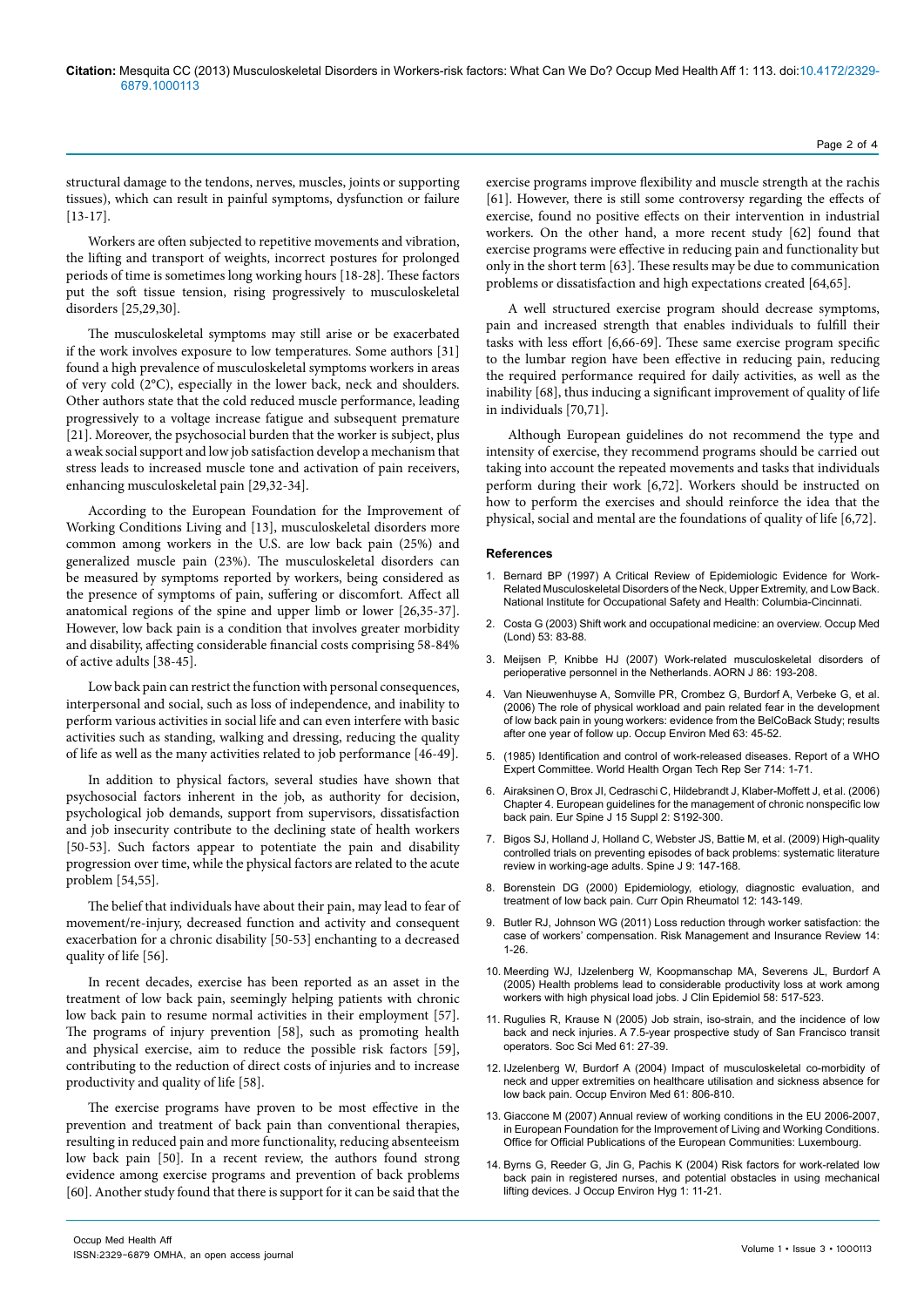#### **Citation:** Mesquita CC (2013) Musculoskeletal Disorders in Workers-risk factors: What Can We Do? Occup Med Health Aff 1: 113. doi:10.4172/2329- 6879.1000113

- 15. [Keyserling WM, Sudarsan SP, Martin BJ, Haig AJ, Armstrong TJ \(2005\) Effects](http://www.ncbi.nlm.nih.gov/pubmed/15764323) [of low back disability status on lower back discomfort during sustained and](http://www.ncbi.nlm.nih.gov/pubmed/15764323) [cyclical trunk flexion. Ergonomics 48: 219-233.](http://www.ncbi.nlm.nih.gov/pubmed/15764323)
- 16. [Wai EK, Roffey DM, Bishop P, Kwon BK, Dagenais S \(2010\) Causal assessment](http://www.ncbi.nlm.nih.gov/pubmed/19631589) [of occupational bending or twisting and low back pain: results of a systematic](http://www.ncbi.nlm.nih.gov/pubmed/19631589) [review. Spine J 10: 76-88.](http://www.ncbi.nlm.nih.gov/pubmed/19631589)
- 17. [Roffey DM, Wai EK, Bishop P, Kwon BK, Dagenais S \(2010\) Causal assessment](http://www.ncbi.nlm.nih.gov/pubmed/20494815) [of occupational pushing or pulling and low back pain: results of a systematic](http://www.ncbi.nlm.nih.gov/pubmed/20494815) [review. Spine J 10: 544-553.](http://www.ncbi.nlm.nih.gov/pubmed/20494815)
- 18. [Ala-Mursula L, Vahtera J, Pentti J, Kivimäki M \(2004\) Effect of employee](http://www.ncbi.nlm.nih.gov/pubmed/14985521) [worktime control on health: a prospective cohort study. Occup Environ Med](http://www.ncbi.nlm.nih.gov/pubmed/14985521) [61: 254-261.](http://www.ncbi.nlm.nih.gov/pubmed/14985521)
- 19. [Alipour A, Ghaffari M, Shariati B, Jensen I, Vingard E \(2008\) Occupational neck](http://www.ncbi.nlm.nih.gov/pubmed/18302140) [and shoulder pain among automobile manufacturing workers in Iran. Am J Ind](http://www.ncbi.nlm.nih.gov/pubmed/18302140) [Med 51: 372-379.](http://www.ncbi.nlm.nih.gov/pubmed/18302140)
- 20. [Dembe AE, Erickson JB, Delbos RG, Banks SM \(2005\) The impact of overtime](http://www.ncbi.nlm.nih.gov/pubmed/16109814) [and long work hours on occupational injuries and illnesses: new evidence from](http://www.ncbi.nlm.nih.gov/pubmed/16109814) [the United States. Occup Environ Med 62: 588-597.](http://www.ncbi.nlm.nih.gov/pubmed/16109814)
- 21. [Dovrat E, Katz-Leurer M \(2007\) Cold exposure and low back pain in store](http://www.ncbi.nlm.nih.gov/pubmed/17595006) [workers in Israel. Am J Ind Med 50: 626-631.](http://www.ncbi.nlm.nih.gov/pubmed/17595006)
- 22. [Guo HR \(2002\) Working hours spent on repeated activities and prevalence of](http://www.ncbi.nlm.nih.gov/pubmed/12356929) [back pain. Occup Environ Med 59: 680-688.](http://www.ncbi.nlm.nih.gov/pubmed/12356929)
- 23. [Häkkänen M, Viikari-Juntura E, Martikainen R \(2001\) Job experience, work](http://www.ncbi.nlm.nih.gov/pubmed/11160992) [load, and risk of musculoskeletal disorders. Occup Environ Med 58: 129-135.](http://www.ncbi.nlm.nih.gov/pubmed/11160992)
- 24. [Hussain T \(2004\) Musculoskeletal symptoms among truck assembly workers.](http://www.ncbi.nlm.nih.gov/pubmed/15377753) [Occup Med \(Lond\) 54: 506-512.](http://www.ncbi.nlm.nih.gov/pubmed/15377753)
- 25. [Jansen JP, Morgenstern H, Burdorf A \(2004\) Dose-response relations between](http://www.ncbi.nlm.nih.gov/pubmed/15550602) [occupational exposures to physical and psychosocial factors and the risk of low](http://www.ncbi.nlm.nih.gov/pubmed/15550602) [back pain. Occup Environ Med 61: 972-979.](http://www.ncbi.nlm.nih.gov/pubmed/15550602)
- 26. [Juul-Kristensen B, Jensen C \(2005\) Self-reported workplace related ergonomic](http://www.ncbi.nlm.nih.gov/pubmed/15723884) [conditions as prognostic factors for musculoskeletal symptoms: the "BIT" follow](http://www.ncbi.nlm.nih.gov/pubmed/15723884) [up study on office workers. Occup Environ Med 62: 188-194.](http://www.ncbi.nlm.nih.gov/pubmed/15723884)
- 27. [Shimizu T, Horie S, Nagata S, Marui E \(2004\) Relationship between self](http://www.ncbi.nlm.nih.gov/pubmed/14963255)[reported low productivity and overtime working. Occup Med \(Lond\) 54: 52-54.](http://www.ncbi.nlm.nih.gov/pubmed/14963255)
- 28. [Tveito TH, Hysing M, Eriksen HR \(2004\) Low back pain interventions at the](http://www.ncbi.nlm.nih.gov/pubmed/14963248) [workplace: a systematic literature review. Occup Med \(Lond\) 54: 3-13.](http://www.ncbi.nlm.nih.gov/pubmed/14963248)
- 29. [Bonde JP, Mikkelsen S, Andersen JH, Fallentin N, Baelum J, et al. \(2005\)](http://www.ncbi.nlm.nih.gov/pubmed/15613607) [Understanding work related musculoskeletal pain: does repetitive work cause](http://www.ncbi.nlm.nih.gov/pubmed/15613607) [stress symptoms? Occup Environ Med 62: 41-48.](http://www.ncbi.nlm.nih.gov/pubmed/15613607)
- 30. [Kuorinka I, Patry L \(1995\) Participation as a means of promoting occupational](http://www.sciencedirect.com/science/article/pii/016981419400083F) [health. International Journal of Industrial Ergonomics 15: 365-370.](http://www.sciencedirect.com/science/article/pii/016981419400083F)
- 31. [Piedrahíta H, Punnett L, Shahnavaz H \(2004\) Musculoskeletal symptoms in](http://www.udea.edu.co/portal/page/portal/bibliotecaSedesDependencias/unidadesAcademicas/FacultadNacionalSaludPublica/Diseno/archivos/Tab5/Musculoskeletal symptoms in cold exposed and non_cold ex.pdf) [cold exposed and non-cold exposed workers. International Journal of Industrial](http://www.udea.edu.co/portal/page/portal/bibliotecaSedesDependencias/unidadesAcademicas/FacultadNacionalSaludPublica/Diseno/archivos/Tab5/Musculoskeletal symptoms in cold exposed and non_cold ex.pdf) [Ergonomics 34: 271-278.](http://www.udea.edu.co/portal/page/portal/bibliotecaSedesDependencias/unidadesAcademicas/FacultadNacionalSaludPublica/Diseno/archivos/Tab5/Musculoskeletal symptoms in cold exposed and non_cold ex.pdf)
- 32. [Cherry NM, Meyer JD, Chen Y, Holt DL, McDonald JC \(2001\) The reported](http://www.ncbi.nlm.nih.gov/pubmed/11719615) [incidence of work-related musculoskeletal disease in the UK: MOSS 1997-](http://www.ncbi.nlm.nih.gov/pubmed/11719615) [2000. Occup Med \(Lond\) 51: 450-455.](http://www.ncbi.nlm.nih.gov/pubmed/11719615)
- 33. [Hoogendoorn WE, Bongers PM, de Vet HC, Ariëns GA, van Mechelen W, et](http://www.ncbi.nlm.nih.gov/pubmed/11983847) [al. \(2002\) High physical work load and low job satisfaction increase the risk of](http://www.ncbi.nlm.nih.gov/pubmed/11983847) [sickness absence due to low back pain: results of a prospective cohort study.](http://www.ncbi.nlm.nih.gov/pubmed/11983847) [Occup Environ Med 59: 323-328.](http://www.ncbi.nlm.nih.gov/pubmed/11983847)
- 34. [Besler A, Can F \(2003\) Correlation between pain, trunk muscle strength, and](http://www.ingentaconnect.com/content/maney/tpc/2003/00000015/00000004/art00011?crawler=true) [functional state in low back pain. The Pain Clinic 15: 415-419.](http://www.ingentaconnect.com/content/maney/tpc/2003/00000015/00000004/art00011?crawler=true)
- 35. [Kuorinka I, Jonsson B, Kilbom A, Vinterberg H, Biering-Sørensen F, et al.](http://www.ncbi.nlm.nih.gov/pubmed/15676628) [\(1987\) Standardised Nordic questionnaires for the analysis of musculoskeletal](http://www.ncbi.nlm.nih.gov/pubmed/15676628) [symptoms. Appl Ergon 18: 233-237.](http://www.ncbi.nlm.nih.gov/pubmed/15676628)
- 36. [Enthoven P, Skargren E, Carstensen J, Oberg B \(2006\) Predictive factors for](http://www.ncbi.nlm.nih.gov/pubmed/16527402) [1-year and 5-year outcome for disability in a working population of patients with](http://www.ncbi.nlm.nih.gov/pubmed/16527402) [low back pain treated in primary care. Pain 122: 137-144.](http://www.ncbi.nlm.nih.gov/pubmed/16527402)
- 37. [Punnett L, Wegman DH \(2004\) Work-related musculoskeletal disorders: the](http://www.ncbi.nlm.nih.gov/pubmed/14759746) [epidemiologic evidence and the debate. J Electromyogr Kinesiol 14: 13-23.](http://www.ncbi.nlm.nih.gov/pubmed/14759746)
- 38. [Airaksinen O, Brox JI, Cedraschi C, Hildebrandt J, Klaber-Moffett J, et al. \(2006\)](http://www.ncbi.nlm.nih.gov/pubmed/16550448)

[Chapter 4. European guidelines for the management of chronic nonsp](http://www.ncbi.nlm.nih.gov/pubmed/16550448)ecific low [back pain. Eur Spine J 15 Suppl 2: S192-300.](http://www.ncbi.nlm.nih.gov/pubmed/16550448)

- 39. [Alexopoulos EC, Burdorf A, Kalokerinou A \(2003\) Risk factors for](http://www.ncbi.nlm.nih.gov/pubmed/12739172)  [musculoskeletal disorders among nursing personnel in Greek hospitals. Int](http://www.ncbi.nlm.nih.gov/pubmed/12739172)  [Arch Occup Environ Health 76: 289-294.](http://www.ncbi.nlm.nih.gov/pubmed/12739172)
- 40. [Alexopoulos EC, Tanagra D, Konstantinou E, Burdorf A \(2006\) Musculoskeletal](http://www.ncbi.nlm.nih.gov/pubmed/17125504)  [disorders in shipyard industry: prevalence, health care use, and absenteeism.](http://www.ncbi.nlm.nih.gov/pubmed/17125504)  [BMC Musculoskelet Disord 7: 88.](http://www.ncbi.nlm.nih.gov/pubmed/17125504)
- 41. [Alipour A, Ghaffari M, Shariati B, Jensen I, Vingard E \(2008\) Occupational neck](http://www.ncbi.nlm.nih.gov/pubmed/18302140)  [and shoulder pain among automobile manufacturing workers in Iran. Am J Ind](http://www.ncbi.nlm.nih.gov/pubmed/18302140)  [Med 51: 372-379.](http://www.ncbi.nlm.nih.gov/pubmed/18302140)
- 42. [Bongers PM, Ijmker S, van den Heuvel S, Blatter BM \(2006\) Epidemiology of](http://www.ncbi.nlm.nih.gov/pubmed/16850279)  [work related neck and upper limb problems: psychosocial and personal risk](http://www.ncbi.nlm.nih.gov/pubmed/16850279)  [factors \(part I\) and effective interventions from a bio behavioural perspective](http://www.ncbi.nlm.nih.gov/pubmed/16850279)  [\(part II\). J Occup Rehabil 16: 279-302.](http://www.ncbi.nlm.nih.gov/pubmed/16850279)
- 43. [Deyo RA, Battie M, Beurskens AJ, Bombardier C, Croft P, et al. \(1998\) Outcome](http://www.ncbi.nlm.nih.gov/pubmed/9779535)  [measures for low back pain research. A proposal for standardized use. Spine](http://www.ncbi.nlm.nih.gov/pubmed/9779535)  [\(Phila Pa 1976\) 23: 2003-2013.](http://www.ncbi.nlm.nih.gov/pubmed/9779535)
- 44. [Dunn KM, Jordan K, Croft PR \(2006\) Characterizing the course of low back](http://www.ncbi.nlm.nih.gov/pubmed/16495468)  [pain: a latent class analysis. Am J Epidemiol 163: 754-761.](http://www.ncbi.nlm.nih.gov/pubmed/16495468)
- 45. [Dunning KK, Davis KG, Cook C, Kotowski SE, Hamrick C, et al. \(2010\) Costs](http://www.ncbi.nlm.nih.gov/pubmed/19937981)  [by industry and diagnosis among musculoskeletal claims in a state workers](http://www.ncbi.nlm.nih.gov/pubmed/19937981)  [compensation system: 1999-2004. Am J Ind Med 53: 276-284.](http://www.ncbi.nlm.nih.gov/pubmed/19937981)
- 46. [Ceran F, Ozcan A \(2006\) The relationship of the Functional Rating Index with](http://www.ncbi.nlm.nih.gov/pubmed/17006404)  [disability, pain, and quality of life in patients with low back pain. Med Sci Monit](http://www.ncbi.nlm.nih.gov/pubmed/17006404)  [12: CR435-439.](http://www.ncbi.nlm.nih.gov/pubmed/17006404)
- 47. [Hilfiker R, Bachmann LM, Heitz CA, Lorenz T, Joronen H, et al. \(2007\) Value of](http://www.ncbi.nlm.nih.gov/pubmed/17701230)  [predictive instruments to determine persisting restriction of function in patients](http://www.ncbi.nlm.nih.gov/pubmed/17701230)  with subacute non-specific low back pain. Systematic review. Eur Spine J 16: [1755-1775.](http://www.ncbi.nlm.nih.gov/pubmed/17701230)
- 48. [Loisel P, Buchbinder R, Hazard R, Keller R, Scheel I, et al. \(2005\) Prevention of](http://www.ncbi.nlm.nih.gov/pubmed/16254752)  [work disability due to musculoskeletal disorders: the challenge of implementing](http://www.ncbi.nlm.nih.gov/pubmed/16254752)  [evidence. J Occup Rehabil 15: 507-524.](http://www.ncbi.nlm.nih.gov/pubmed/16254752)
- 49. [van Tulder M, Malmivaara A, Koes B \(2007\) Repetitive strain injury. Lancet](http://www.ncbi.nlm.nih.gov/pubmed/17531890)  [369: 1815-1822.](http://www.ncbi.nlm.nih.gov/pubmed/17531890)
- 50. [Moffett JK, Torgerson D, Bell-Syer S, Jackson D, Llewlyn-Phillips H, et al.](http://www.ncbi.nlm.nih.gov/pubmed/10426734)  [\(1999\) Randomised controlled trial of exercise for low back pain: clinical](http://www.ncbi.nlm.nih.gov/pubmed/10426734)  [outcomes, costs, and preferences. BMJ 319: 279-283.](http://www.ncbi.nlm.nih.gov/pubmed/10426734)
- 51. [Ferreira PL \(2000\) \[Development of the Portuguese version of MOS SF-36.](http://www.ncbi.nlm.nih.gov/pubmed/11026151)  [Part II --Validation tests\]. Acta Med Port 13: 119-127.](http://www.ncbi.nlm.nih.gov/pubmed/11026151)
- 52. [Arnold LM, Witzeman KA, Swank ML, McElroy SL, Keck PE Jr \(2000\) Health](http://www.ncbi.nlm.nih.gov/pubmed/10708837)[related quality of life using the SF-36 in patients with bipolar disorder compared](http://www.ncbi.nlm.nih.gov/pubmed/10708837)  [with patients with chronic back pain and the general population. J Affect Disord](http://www.ncbi.nlm.nih.gov/pubmed/10708837)  [57: 235-239.](http://www.ncbi.nlm.nih.gov/pubmed/10708837)
- 53. [Edwards JA, Laar DV, Easton S, Kinman G \(2009\) The Work-related Quality](http://www.tandfonline.com/doi/abs/10.1080/13538320903343057)  [of Life Scale for Higher Education Employees. Qual Higher Educ 15: 207-219.](http://www.tandfonline.com/doi/abs/10.1080/13538320903343057)
- 54. [Urquhart DM, Bell RJ, Cicuttini FM, Cui J, Forbes A, et al. \(2008\) Negative](http://www.ncbi.nlm.nih.gov/pubmed/18983681)  [beliefs about low back pain are associated with high pain intensity and high](http://www.ncbi.nlm.nih.gov/pubmed/18983681)  [level disability in community-based women. BMC Musculoskelet Disord 9: 148.](http://www.ncbi.nlm.nih.gov/pubmed/18983681)
- 55. [Vlaeyen JW, Kole-Snijders AM, Boeren RG, van Eek H \(1995\) Fear of](http://www.ncbi.nlm.nih.gov/pubmed/8657437)  [movement/\(re\)injury in chronic low back pain and its relation to behavioral](http://www.ncbi.nlm.nih.gov/pubmed/8657437)  [performance. Pain 62: 363-372.](http://www.ncbi.nlm.nih.gov/pubmed/8657437)
- 56. [van Tulder MW, Koes B, Malmivaara A \(2006\) Outcome of non-invasive](http://www.ncbi.nlm.nih.gov/pubmed/16320031)  [treatment modalities on back pain: an evidence-based review. Eur Spine J 1:](http://www.ncbi.nlm.nih.gov/pubmed/16320031)  [S64-81.](http://www.ncbi.nlm.nih.gov/pubmed/16320031)
- 57. [Rainville J, Hartigan C, Martinez E, Limke J, Jouve C, et al. \(2004\) Exercise as](http://www.ncbi.nlm.nih.gov/pubmed/14749199)  [a treatment for chronic low back pain. Spine J 4: 106-115.](http://www.ncbi.nlm.nih.gov/pubmed/14749199)
- 58. [Salinas AM, Villarreal E, Nuñez GM, Garza ME, Briones H, et al. \(2002\) Health](http://www.ncbi.nlm.nih.gov/pubmed/12063358)  [interventions for the metal working industry: which is the most cost-effective? A](http://www.ncbi.nlm.nih.gov/pubmed/12063358)  [study from a developing country. Occup Med \(Lond\) 52: 129-135.](http://www.ncbi.nlm.nih.gov/pubmed/12063358)
- 59. [Eriksen HR, Ihlebaek C, Mikkelsen A, Grønningsaeter H, Sandal GM, et al.](http://www.ncbi.nlm.nih.gov/pubmed/12422025)  [\(2002\) Improving subjective health at the worksite: a randomized controlled](http://www.ncbi.nlm.nih.gov/pubmed/12422025)  [trial of stress management training, physical exercise and an integrated health](http://www.ncbi.nlm.nih.gov/pubmed/12422025)  [programme. Occup Med \(Lond\) 52: 383-391.](http://www.ncbi.nlm.nih.gov/pubmed/12422025)